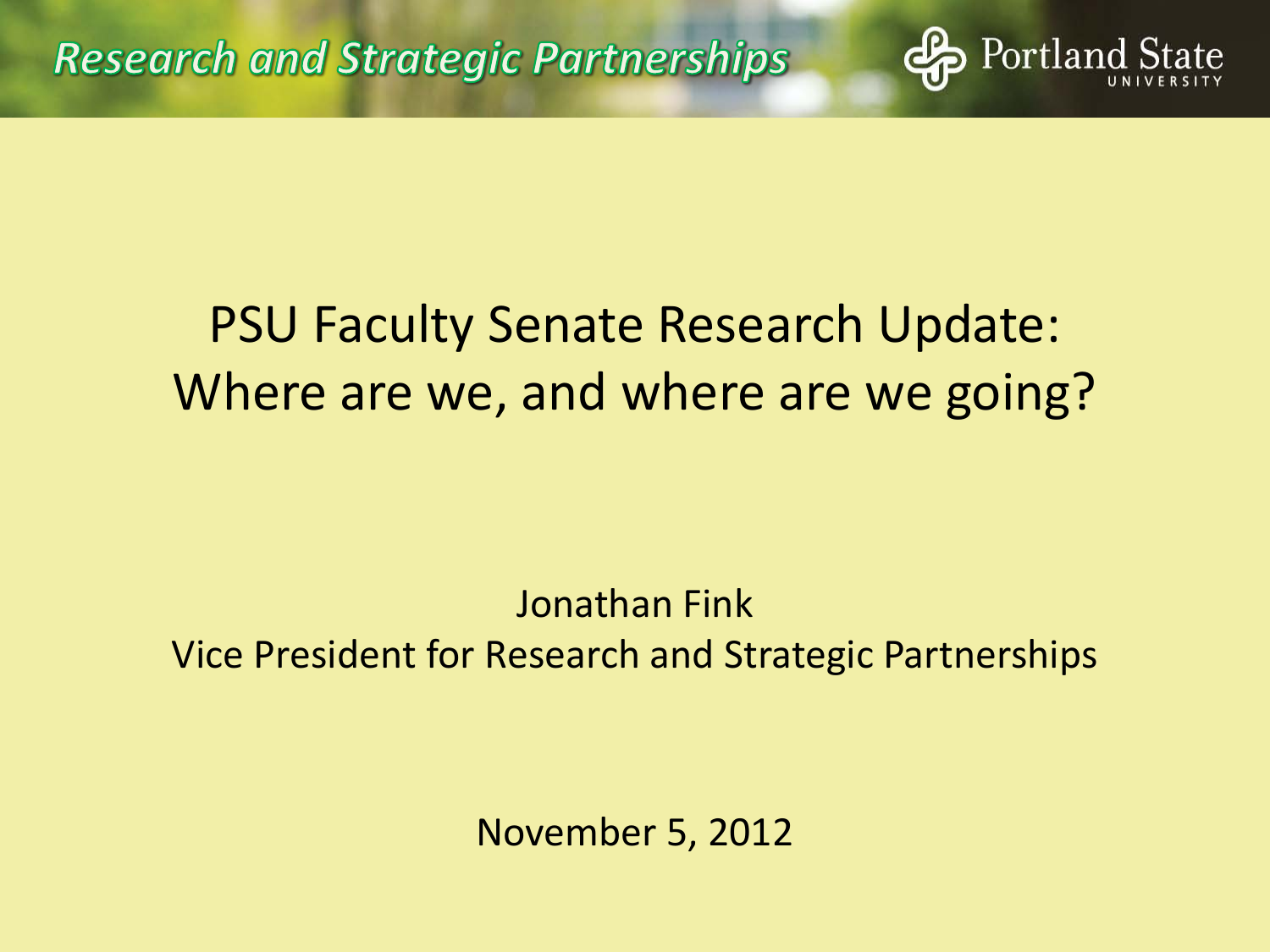#### A Look at PSU Research Expenditures

Portland

- There are three indicators of research activity:
	- Research expenditures (reflect past funding)
	- Research awards (reflect present funding)
	- Research proposals (reflect future funding)
- Expenditures are easiest to track
- PSU expenditures rose rapidly from 2008 to 2011
- They have since leveled off
- What's going on?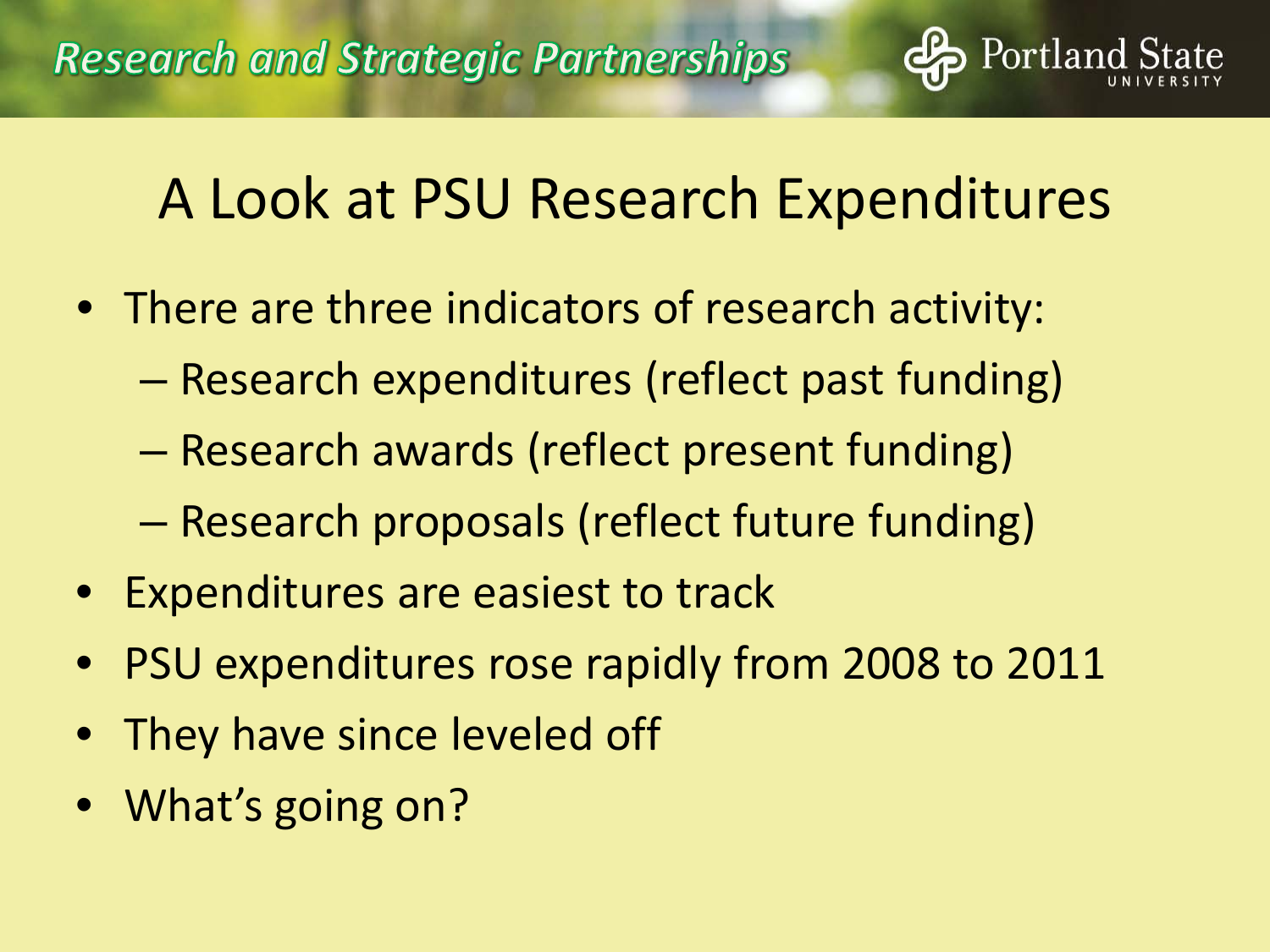**Research and Strategic Partnerships** 



#### PSU Research Expenditures

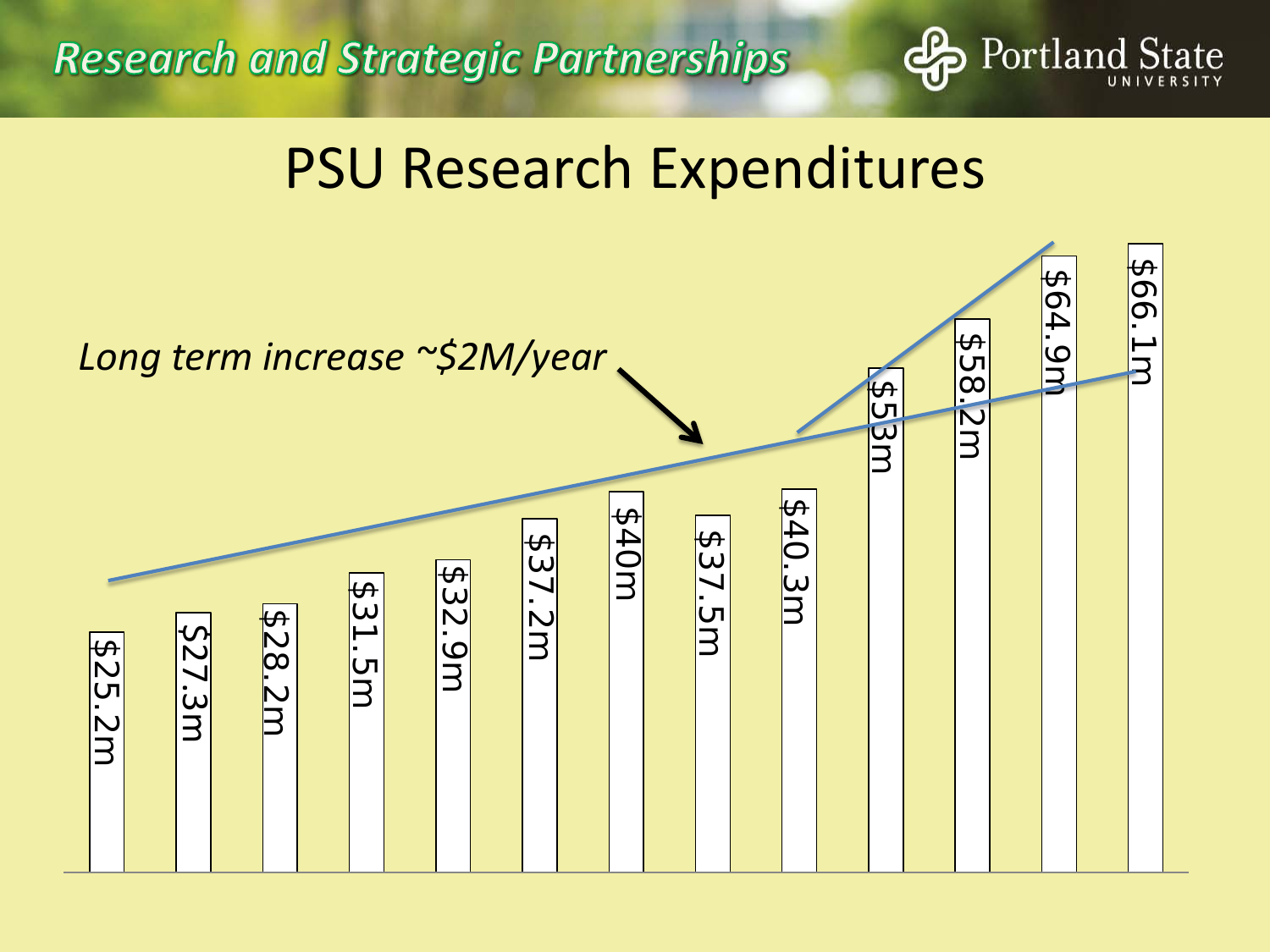## Why did PSU expenditures go up?

- Federal stimulus funds from 2008-2011
	- Award rates went up dramatically at all federal agencies
	- Special programs were created
- PSU got "earmarks" for nanotech, transportation
- Large CLAS investments in Biology and Chemistry
	- New research-active faculty recruited in 2005-2008
	- Got grants in 2007-2010
- \$25M Miller matching grant for sustainability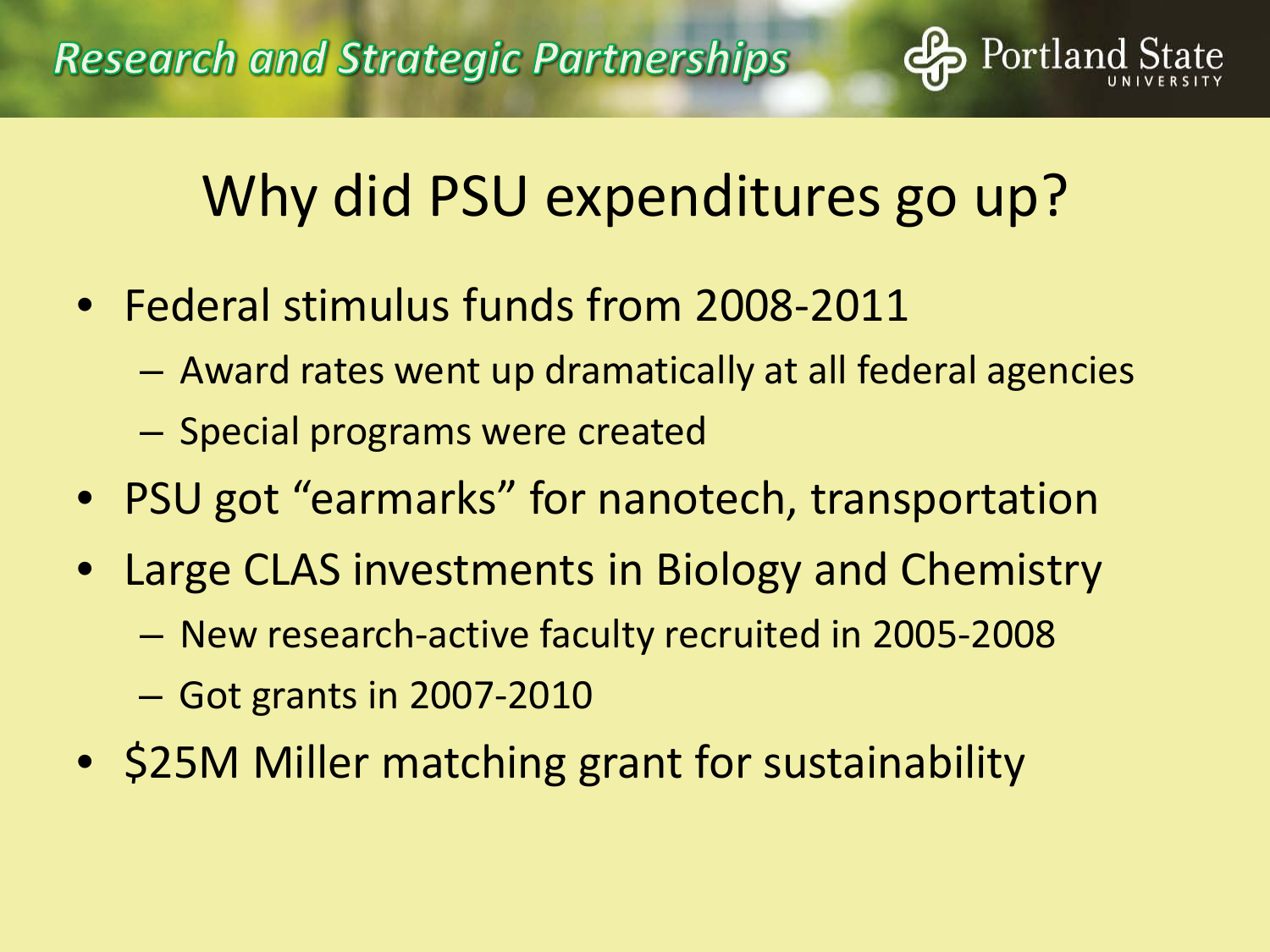

# Why did growth slow down?

- Federal stimulus funds ended in 2011
	- Agency budgets are flat; Competition is more intense
- Federal earmarks ended in 2011 due to budget crisis
- PSU hired fewer new research-active faculty
	- Earlier hires saturated with grant funds
- Administrative hassles discouraged faculty proposals
- ISS leadership confusion diluted sustainability impact
- Importance of research at PSU has been unclear
- RSP investment funds used to fill CLAS budget gap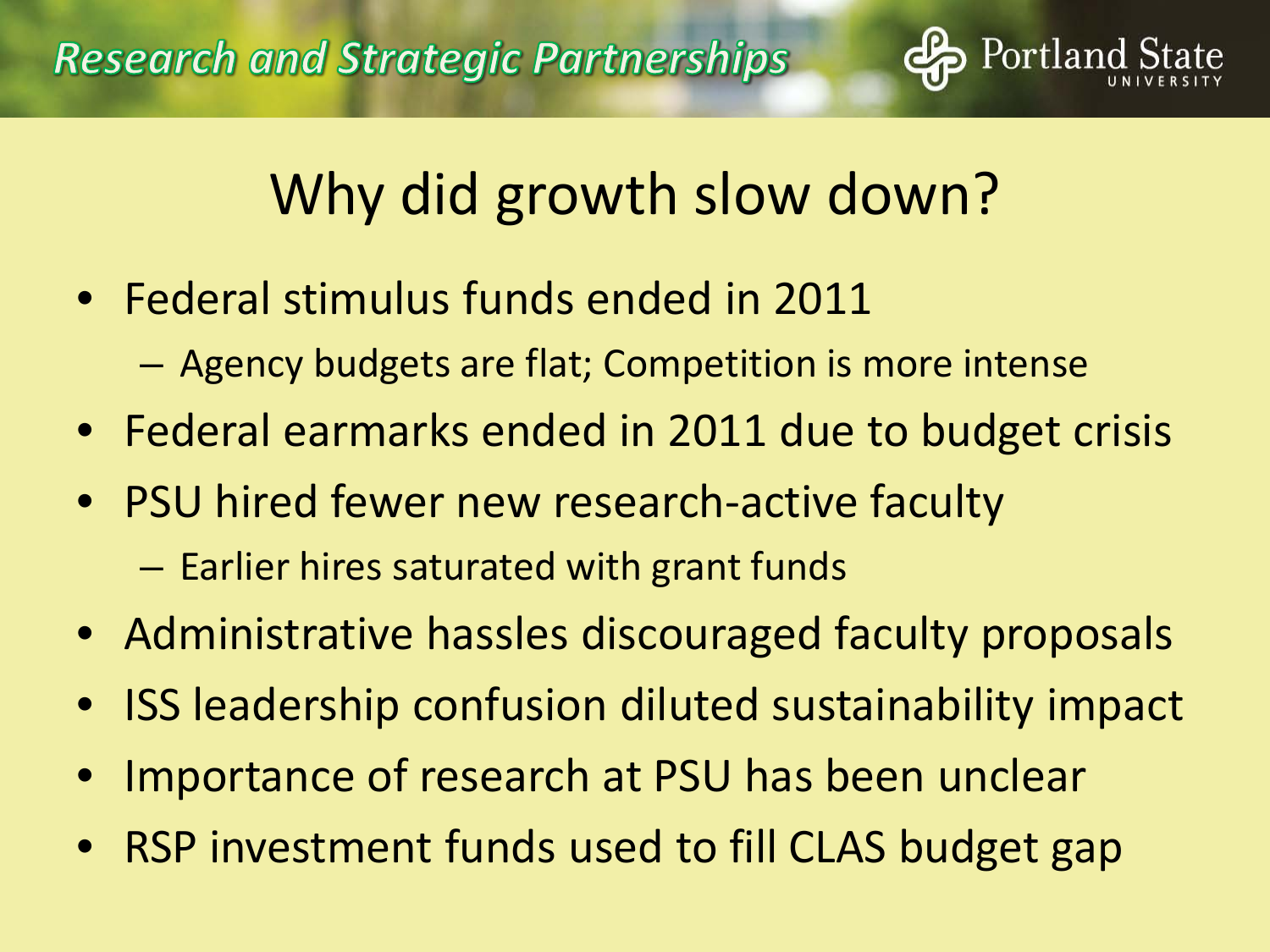

## What about the future?

- Administrative support expanding (e.g., ERA; reorg.)
- New Deans, VPs, and Provost actively support research
- Miller funds are being better leveraged
- Strategic partnerships getting better organized
- Stronger OHSU partnership should bring more funding
- Agreements with Intel expanding
- Multnomah County partnership; Urban Renewal Area
- PSU pushing for more support from foundations
- PSU Comprehensive Campaign will benefit research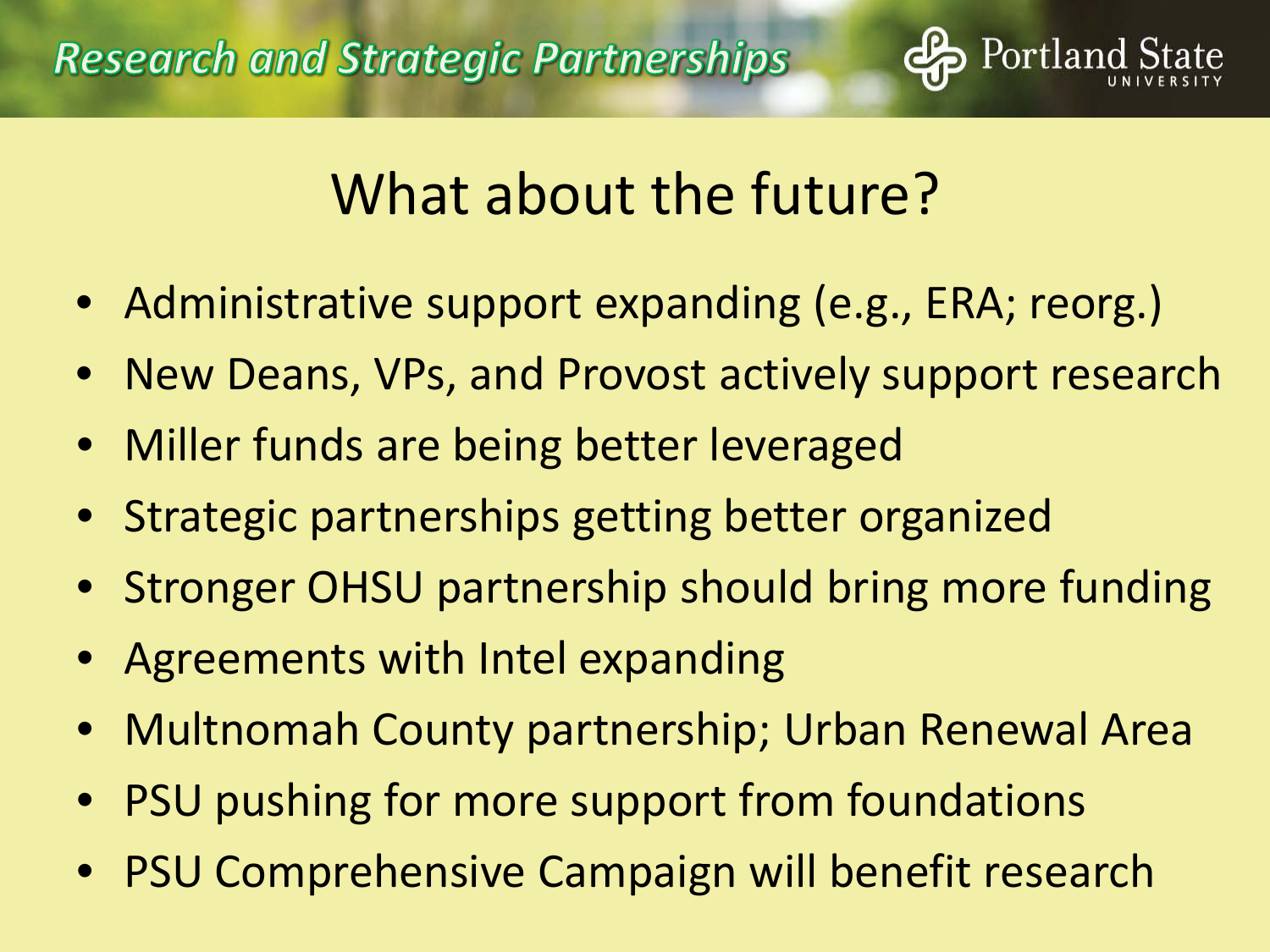## Deans' leadership advancing research

- CLAS: Extensive research planning efforts underway
- MCECS: Committee analyzing future funding models
- SSW: Offering researchers competitive buyouts
- CUPA, OAA, RSP: Reviewing Centers' research activity
- SBA, MCECS, RSP: Ctr for Innovation, Entrepreneurship
- FPA: Accreditation of research-active Architecture
- GSE, CLAS, OAA, RSP: Coordinating STEM activities
- FPA, GSE, SBA: Replicating CLAS research admin model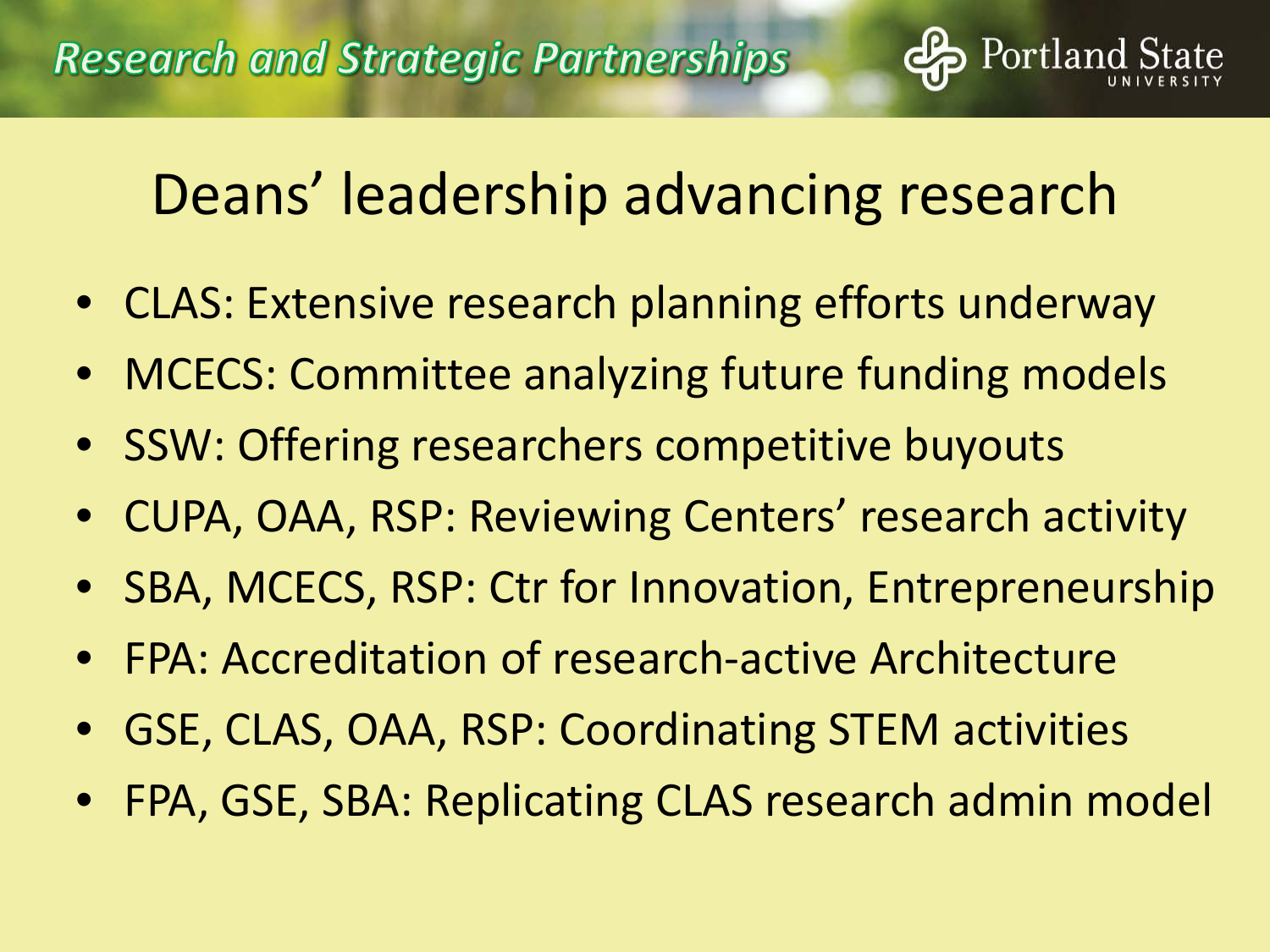

## RSP Reorganization

- 3+ years' review of PSU's research goals and processes
- Administrative processes convoluted; systems too old
- Staffing and training levels too low
- Pre-, post-award offices merged, but only in name
- Many position descriptions more than a decade old
- Faculty surveys confirmed that reorganization needed